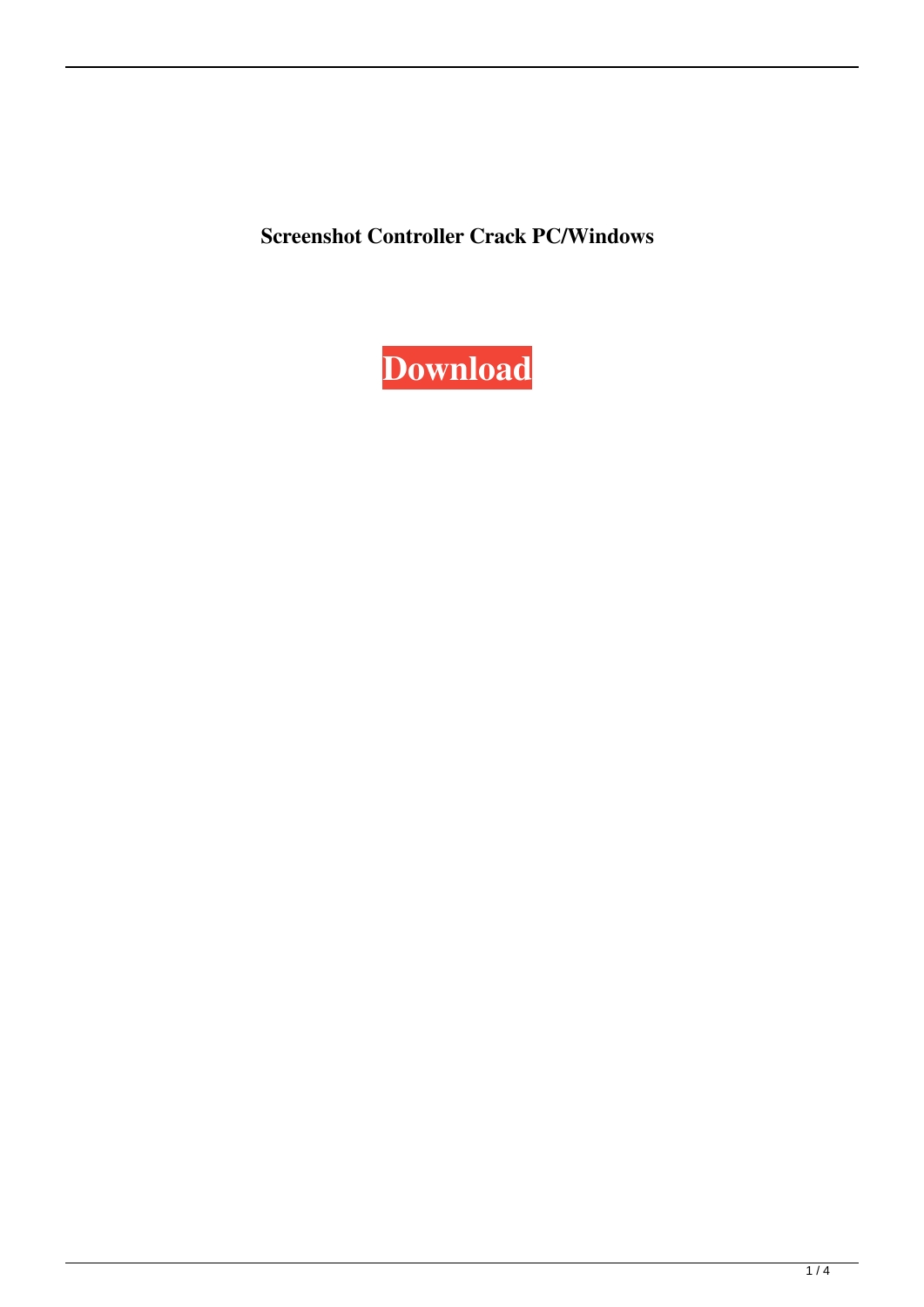## **Screenshot Controller Torrent (Activation Code) Free PC/Windows**

Screenshot Controller 2022 Crack is a useful and practical application that's worth having whenever you need to draw a circle or an arrow around the actual cursor position. This way, you can easily let someone know where they should be looking. The program sports a simple and intuitive interface from where you can modify the file history path and effortlessly hide the main panel to the background. What should you use it for? You can use Screenshot Controller Serial Key in case you want to make easy and helpful tutorials with representative images so other users can understand each action you performed. For instance, in case you want to create documentation about a complex PC configuration, you can use this application to point-out the most interesting aspects from your screen. This way, you can let users know what you accessed and from where. Using the application is very simple. After pointing your mouse to a specific position and pressing the shortcut you want, a new screenshot is automatically created and saved to a folder that you have already chosen. This snapshot captures the entire top window, but also adds a drawn arrow or circle around your cursor. Are there any other features? Additionally, you can convert any text from a document or from a website and save it to a new TXT file. All you have to do is to copy the text you are interested in, press the 'Convert clipboard to file button (located on the main window of the application) or use the F4 key; the file will be saved in the same folder as the screenshots. With the help of this feature, you can easily save your preferred text by removing formatting options and other configurations. Considering all of the above, Screenshot Controller Torrent Download could have been a useful lightweight tool. Unfortunately, the fact that you can't customize your hotkeys is a big disadvantage, since F1 and F2 are used by a lot of other applications. After listening to numerous commercials and discovering how we all waste so much time on social media platforms, we have decided to launch "Potty Training Made Easy" - it's free to use and it's very effective. My life has been changed for the better by using this software. Pretty great post. I just stumbled upon your blog and wanted to say that I have really enjoyed surfing around your blog posts. In any case I'll be subscribing to your rss feed and I hope you write again soon!Q: Why does ctrl + alt + arrow change the position of a window? When I'm using a terminal

#### **Screenshot Controller Activation Code**

Screenshot Controller is a simple and effective tool that's worth having anytime you need to draw a circle or an arrow around the actual cursor position. This way, you can easily let someone know where they should be looking. The program sports a simple and intuitive interface from where you can modify the file history path and effortlessly hide the main panel to the background. What should you use it for? You can use Screenshot Controller in case you want to make easy and helpful tutorials with representative images so other users can understand each action you performed. For instance, in case you want to create documentation about a complex PC configuration, you can use this application to point-out the most interesting aspects from your screen. This way, you can let users know what you accessed and from where. Using the application is very simple. After pointing your mouse to a specific position and pressing the shortcut you want, a new screenshot is automatically created and saved to a folder that you have already chosen. This snapshot captures the entire top window, but also adds a drawn arrow or circle around your cursor. Are there any other features? Additionally, you can convert any text from a document or from a website and save it to a new TXT file. All you have to do is to copy the text you are interested in, press the 'Convert clipboard to file button (located on the main window of the application) or use the F4 key; the file will be saved in the same folder as the screenshots. With the help of this feature, you can easily save your preferred text by removing formatting options and other configurations. Considering all of the above, Screenshot Controller could have been a useful lightweight tool. Unfortunately, the fact that you can't customize your hotkeys is a big disadvantage, since F1 and F2 are used by a lot of other applications. O: c++ fstream stream input into vector I'm using a fstream file for the first time and I'm trying to input the data into a vector. The data is first read from a file into a string, then the data is read into a vector. The data is the length of each line of the file. So I have the data "abcdefghijklmnopqrstuvwxyz" that is read in as a string, but then I am not sure how to convert the string to a vector of char. std::fstream myFile("c:\\fdata.txt 77a5ca646e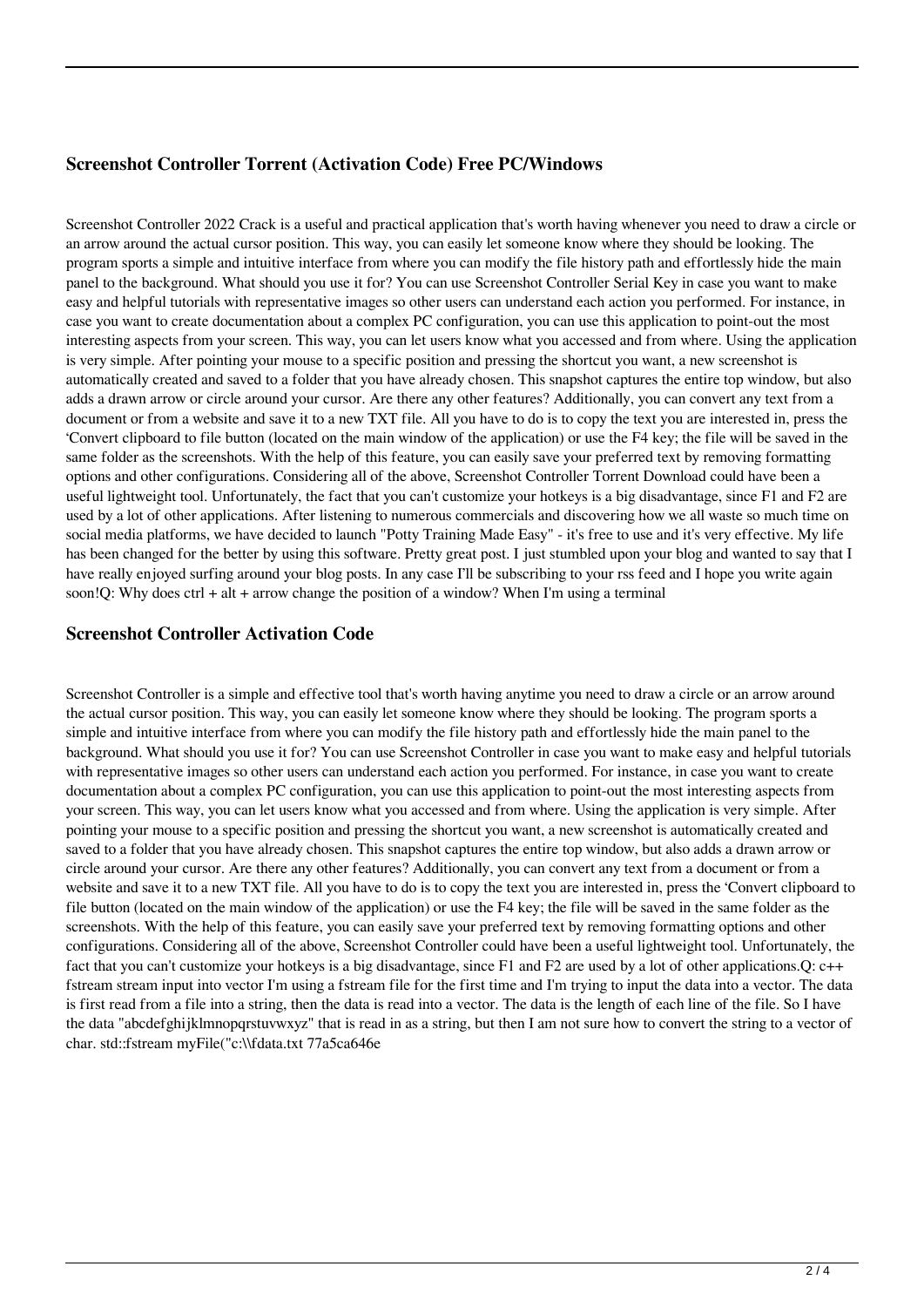# **Screenshot Controller [Latest] 2022**

Screenshot Controller is a practical and effective application that's worth having whenever you need to draw a circle or an arrow around the actual cursor position. This way, you can easily let someone know where they should be looking. The program sports a simple and intuitive interface from where you can modify the file history path and effortlessly hide the main panel to the background. What should you use it for? You can use Screenshot Controller in case you want to make easy and helpful tutorials with representative images so other users can understand each action you performed. For instance, in case you want to create documentation about a complex PC configuration, you can use this application to point-out the most interesting aspects from your screen. This way, you can let users know what you accessed and from where. Using the application is very simple. After pointing your mouse to a specific position and pressing the shortcut you want, a new screenshot is automatically created and saved to a folder that you have already chosen. This snapshot captures the entire top window, but also adds a drawn arrow or circle around your cursor. Are there any other features? Additionally, you can convert any text from a document or from a website and save it to a new TXT file. All you have to do is to copy the text you are interested in, press the 'Convert clipboard to file button (located on the main window of the application) or use the F4 key; the file will be saved in the same folder as the screenshots. With the help of this feature, you can easily save your preferred text by removing formatting options and other configurations. Considering all of the above, Screenshot Controller could have been a useful lightweight tool. Unfortunately, the fact that you can't customize your hotkeys is a big disadvantage, since F1 and F2 are used by a lot of other applications. Screenshot Controller is a practical and effective application that's worth having whenever you need to draw a circle or an arrow around the actual cursor position. This way, you can easily let someone know where they should be looking. The program sports a simple and intuitive interface from where you can modify the file history path and effortlessly hide the main panel to the background. What should you use it for? You can use Screenshot Controller in case you want to make easy and helpful tutorials with representative images so other users can understand each action you performed. For instance, in case you want to create documentation about a complex PC configuration, you can use this application to point-

## **What's New in the?**

Screenshot Controller is a practical and effective application that's worth having whenever you need to draw a circle or an arrow around the actual cursor position. This way, you can easily let someone know where they should be looking. The program sports a simple and intuitive interface from where you can modify the file history path and effortlessly hide the main panel to the background. What should you use it for? You can use Screenshot Controller in case you want to make easy and helpful tutorials with representative images so other users can understand each action you performed. For instance, in case you want to create documentation about a complex PC configuration, you can use this application to point-out the most interesting aspects from your screen. This way, you can let users know what you accessed and from where. Using the application is very simple. After pointing your mouse to a specific position and pressing the shortcut you want, a new screenshot is automatically created and saved to a folder that you have already chosen. This snapshot captures the entire top window, but also adds a drawn arrow or circle around your cursor. Are there any other features? Additionally, you can convert any text from a document or from a website and save it to a new TXT file. All you have to do is to copy the text you are interested in, press the 'Convert clipboard to file button (located on the main window of the application) or use the F4 key; the file will be saved in the same folder as the screenshots. With the help of this feature, you can easily save your preferred text by removing formatting options and other configurations. Considering all of the above, Screenshot Controller could have been a useful lightweight tool. Unfortunately, the fact that you can't customize your hotkeys is a big disadvantage, since F1 and F2 are used by a lot of other applications. Screenshot ControllerIdentification and molecular analysis of 32 kb homozygous deletion in a patient with Noonan syndrome. We describe the genetic basis of Noonan syndrome in a 16-year-old girl with characteristic facial features, cardiac defects, and growth retardation. Cytogenetic studies revealed a karyotype with 46, XX,t(5;9)(q34;q34) (9;10). In addition, analysis of a 10-month-old child with a phenotype of Noonan syndrome showed the same karyotype, but with a deletion of 1.6 Mb at 5q34. To further refine the genetic defect, we isolated total DNA from a cultured skin fibroblast cell line and determined the entire sequence of DNA markers on chromosome 5 (D5S436-D5S2903), including a cDNA fragment of Rho-GTPase activating protein 26. A homozygous deletion of the entire gene and surrounding region was detected. We also determined the promoter and the first exon